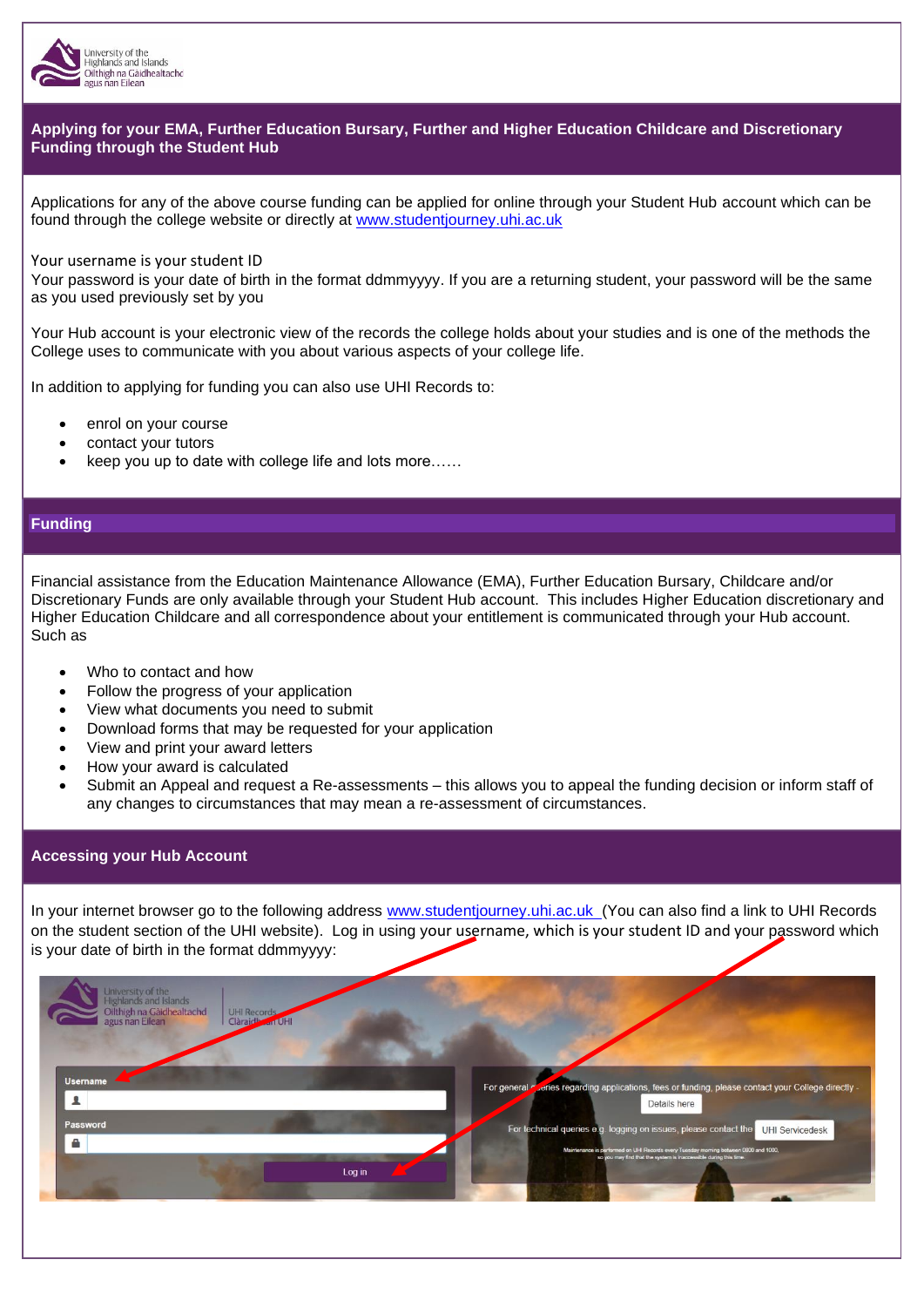To access your funding application click on the "Apply for funding" **Once you have submitted your application you can view its progress and other information relevant to you by clicking on the box entitled funding from the student hub dropdown (See below)**

#### **Student Hub**

| Quicklinks                                                          |                            |           |                                   |                                                                                                                                                                | <b>UHI Records Intray</b>                                    |                                                                               |                      |                        |
|---------------------------------------------------------------------|----------------------------|-----------|-----------------------------------|----------------------------------------------------------------------------------------------------------------------------------------------------------------|--------------------------------------------------------------|-------------------------------------------------------------------------------|----------------------|------------------------|
| ◉<br>UHI Induction                                                  | <b>Update Email/Mobile</b> |           | <b>View Modules &amp; Results</b> | The intrav holds messages within the UHI Records portal - this is not your academic email.<br>Unread messages<br>Unread messages ( $0 \sim$<br>Other<br>views: |                                                              |                                                                               |                      |                        |
| Enrolment status, information and to do<br>2019/20 Enrolment Status |                            |           |                                   |                                                                                                                                                                | You have no messages!                                        |                                                                               |                      |                        |
| Course                                                              | <b>Start</b><br>Date       | Enrolled? | Modules<br>Selected?              |                                                                                                                                                                |                                                              |                                                                               |                      |                        |
| THBRV0DVTF - RCVS Level 3 Diploma<br>Veterinary Nursing (1/A1)      | 09/09/19                   | $\circ$   | N/A                               | Year                                                                                                                                                           | <b>Further Education Funding</b><br>Course Code Course Title |                                                                               | Course Start<br>Date |                        |
|                                                                     |                            |           |                                   |                                                                                                                                                                |                                                              | 2019/20 THBRVODVTF City & Guilds Level 3 Diploma<br><b>Veterinary Nursing</b> | 09<br><b>AN19</b>    | > Apply for<br>funding |
|                                                                     |                            |           |                                   |                                                                                                                                                                | > FE Funding Privacy Notice                                  |                                                                               |                      |                        |

If you have any questions about completing your online funding application, please contact:

Argyll College [funding.whc@uhi.ac.uk](mailto:funding.whc@uhi.ac.uk) Lews Castle College [funddoc.ic@uhi.ac.uk](mailto:funddoc.ic@uhi.ac.uk) Moray College [Student.Services@moray.uhi.ac.uk](mailto:Student.Services@moray.uhi.ac.uk) North Highland College [nhcstudentsupport@uhi.ac.uk](mailto:nhcstudentsupport@uhi.ac.uk) West Highland College [funding.whc@uhi.ac.uk](mailto:funding.whc@uhi.ac.uk)

## **Using the Hub in General**



# **Modules**

This allows you to see:

- Completed module results
- Modules you are taking this year
- Resits or modules continuing from a previous year

### **Personal Details**

Students can check and change their address or contact details at any stage as well as change data sharing consent options. Care Experience (whether you have been in care) can also be updated as appropriate. For changing next of kin details students need to contact the local registry team to update this information. Your next of kin would be contacted by your college should there be any emergencies, so it is important that you let your college know of any changes.

#### **Forms**

On this screen you can:

- Print out a dyslexia sticker (only available to students who have contacted their local disability co-ordinator in the first instance).
- Apply for mitigating circumstances for exams/assessments (HE Students only)
- Withdraw/suspend or transfer courses (HE students only)

Along with other options regarding your study options.

## **Student Support**

For students with disclosed disabilities or additional support needs we can arrange assistance and advice to help you get the most of your time out of university/college.

If you have any queries please contact your local support team in the first instance.